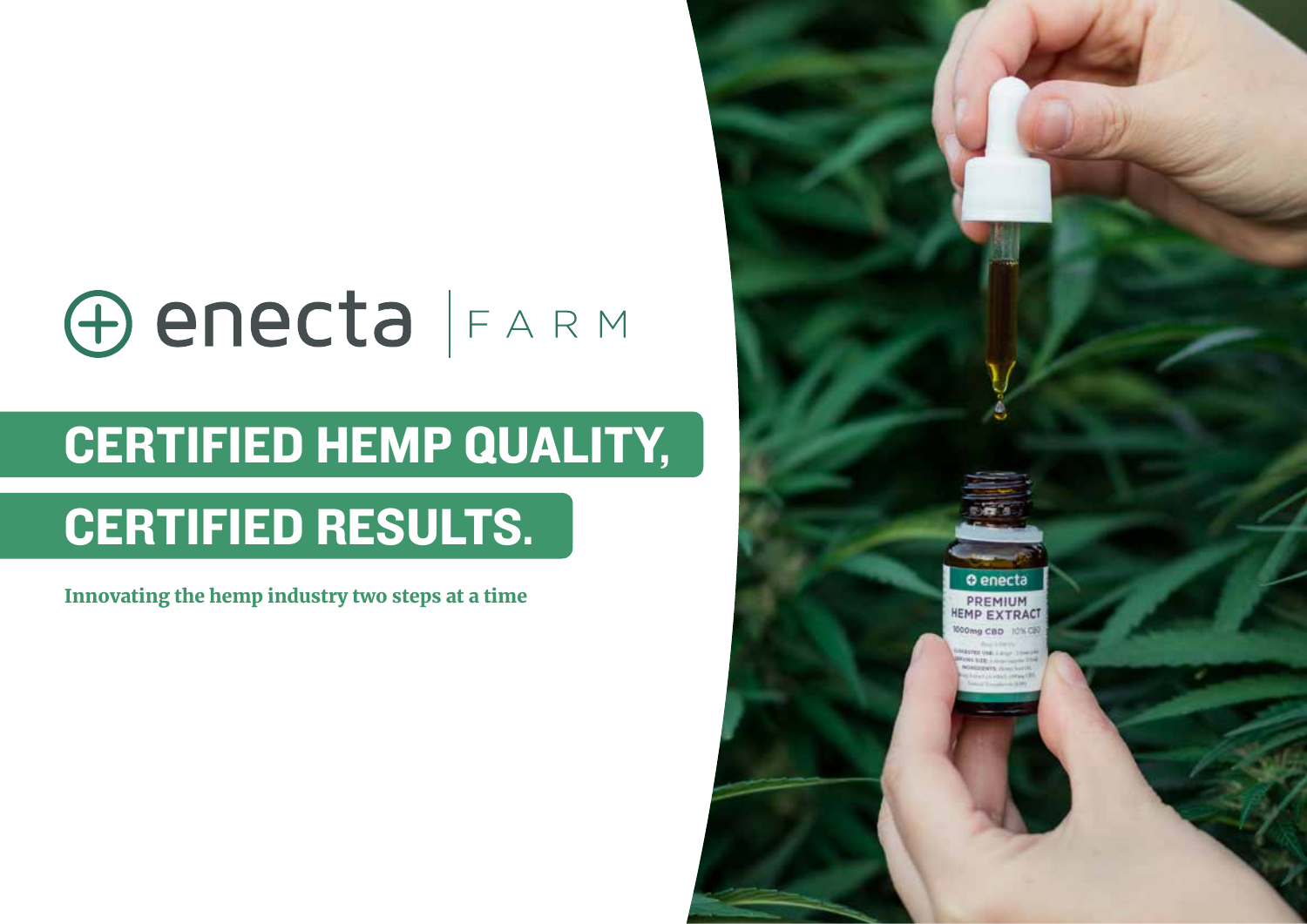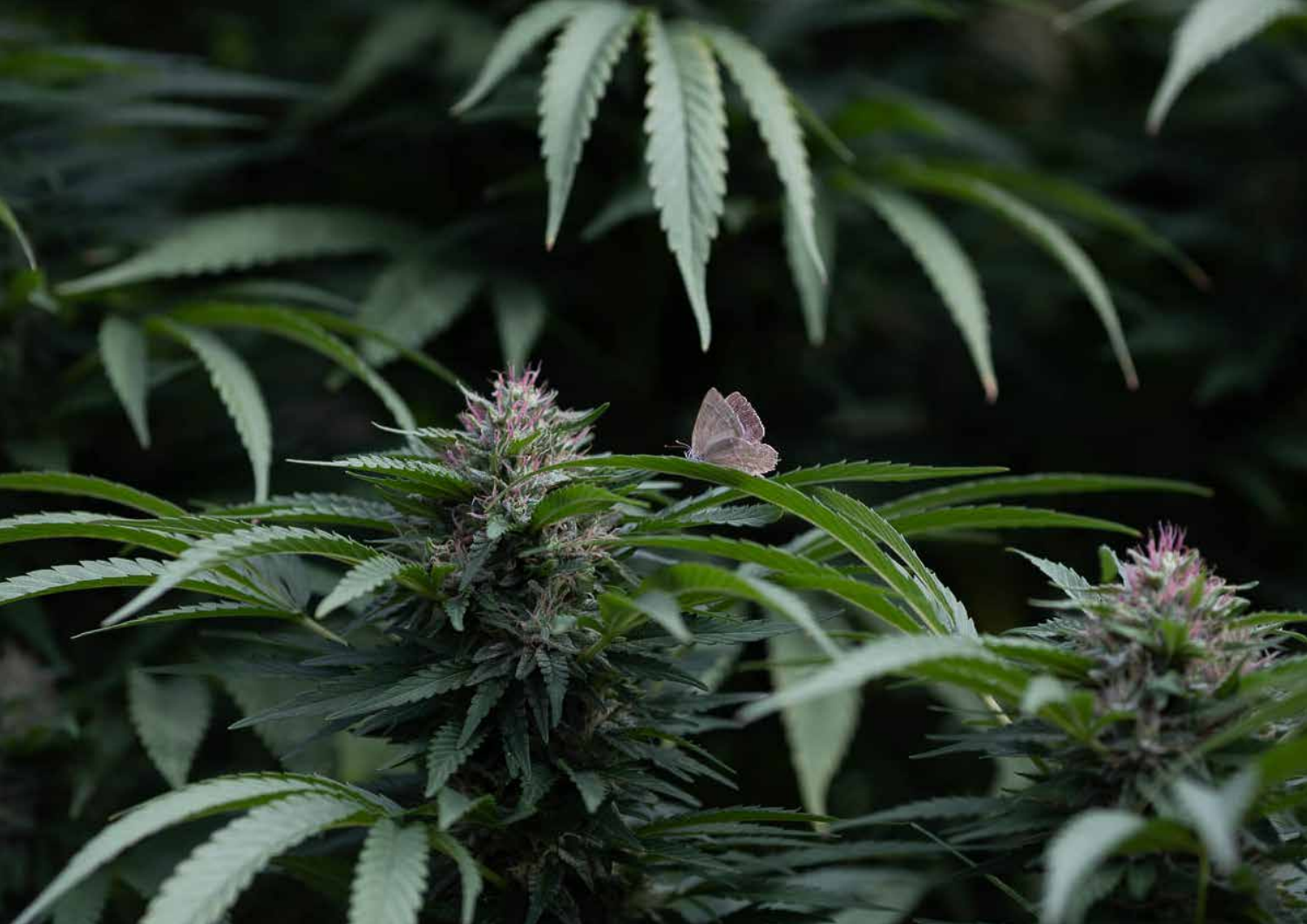**Enecta Farm** is the culprit of Enecta's research and 10 years experience in the hemp industry. Our company relies on these values:

**Integrated supply chain**, all production departments work in synergy to deliver top quality hemp products. From the raw material to the final product, each step is managed and carried out in-house, so that we can be 100% sure that our high quality standards are respected.

**Innovative cultivation techniques**, thanks to our research-first approach, we developed new cultivation methods that allow us to maximize germination, cannabinoid yield, and overall efficiency of our crops.

**The finest extracts in the industry**, our extraction method preserves all the natural qualities of cannabinoids, delivering to consumers all the properties of the whole phyto-complex. And it does not stop at CBD, we also extract other promising cannabinoids, such as CBG and CBN, and various terpenes. All our extracts are **full spectrum**, meaning that the extract features the whole spectrum of phytocannabinoids found in the plant.

**Certified hemp strains**, all our products come from high-performing hemp genetics, created by our breeders after years of dedication and testing. They are designed to work in tandem with different supply chains within the hemp industry. Our strains' quality is guaranteed by European certification.

**Natural products**, no pesticides, chemicals or any other artificial addition. On top of that all products are manufactured in full accordance with GACP and European regulations on THC levels.

**Healthy prices**, having an integrated supply chain has many advantages, one being the final price we can offer to our partners. Due to the fact that all manufacturing is carried out in-house, we save a lot of time and money, which allows us to apply a healthier price policy.

### ENECTA QUALITY

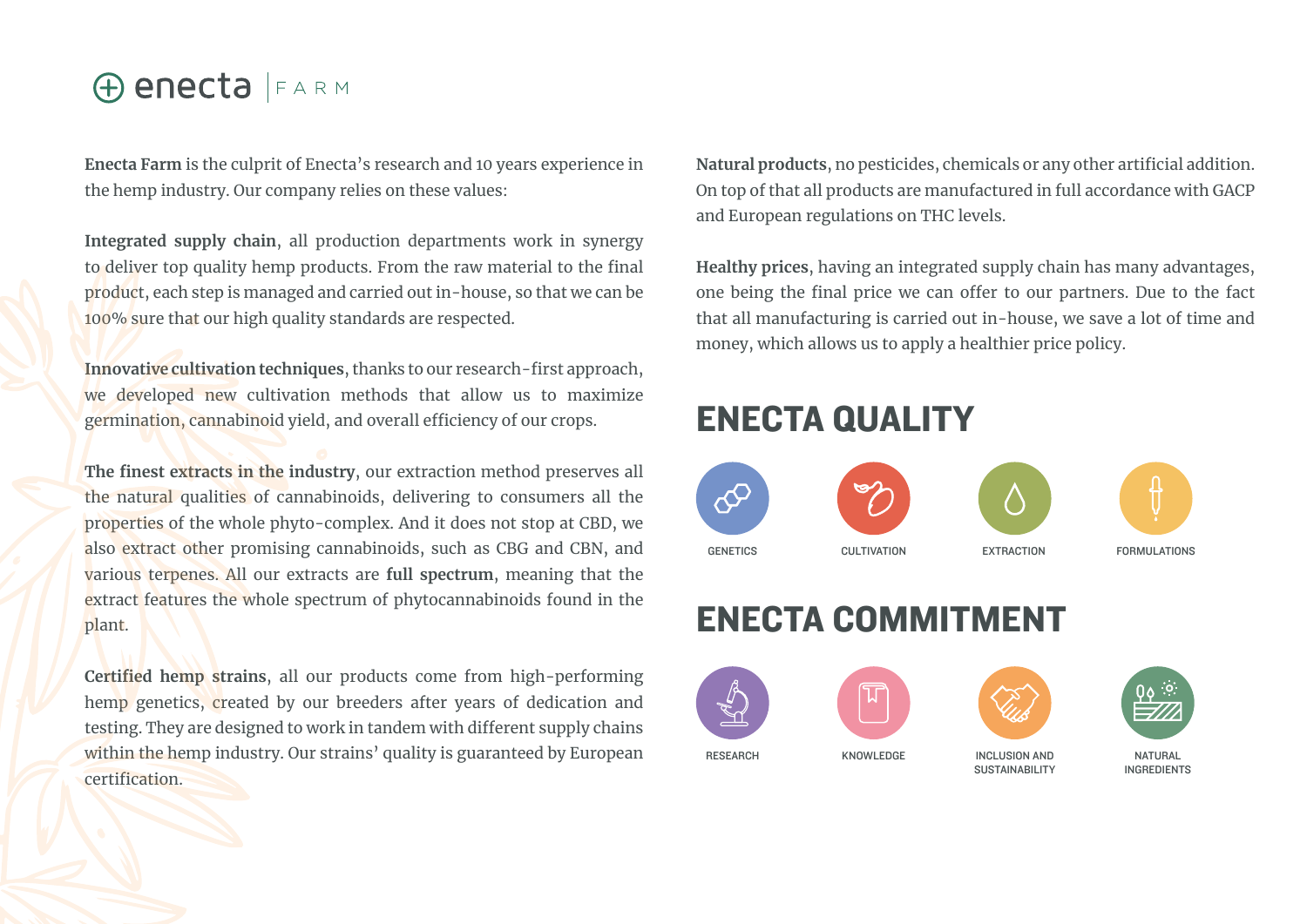### **THE POINT OF A R**

### **EXTRACTION**

Our innovative extraction technique preserves the whole Phyto-complex of the cannabis plant. All the main cannabinoids are extracted, along with precious terpenes. These are fundamental as cannabinoids work better in tandem, thanks to the so-called entourage effect.

- **• Partner of pharmaceutical laboratory at the forefront of cannabinoid extraction.**
- **• Good Manufacturing Practices Protocols (GMP) and Hazard Analysis and Critical Control Points (HACCP).**
- **• Crystals 99.5% CBD API.**
- **• Development of the Cannabigerol (CBG) extraction technique.**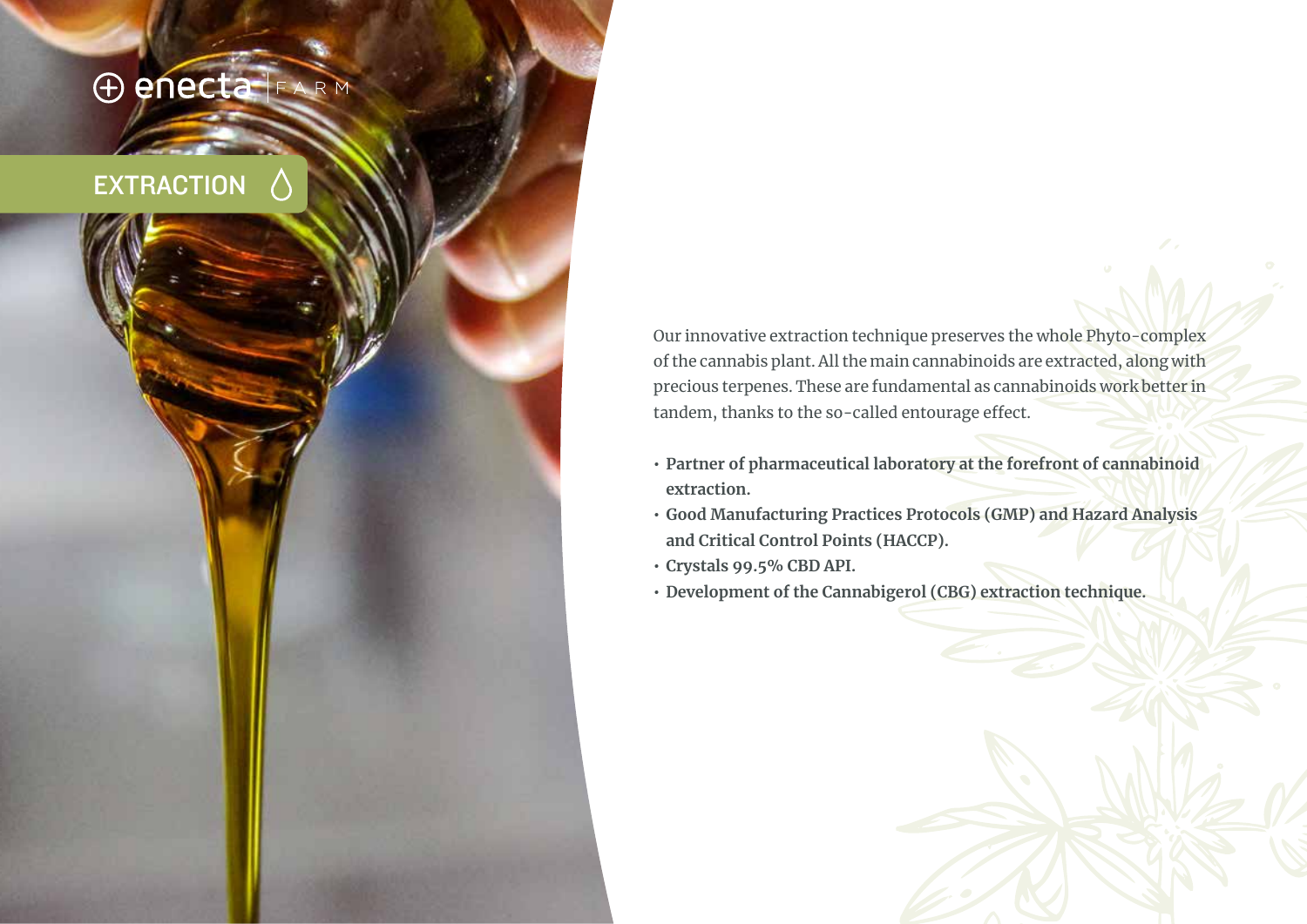### BULK CBD PRODUCTS  $\Im$

#### **Our approach to wholesale is different.**

We have designed an integrated supply chain that allows us to control each stage of the production process, this allows us to offer healthy prices, high quality and innovative products.

It all starts with research. Developing our certified hemp seeds, for example, took five years of hard work, research, and testing. But we now have a number of ground-breaking hemp genetics. Their quality is passed on all the other products along the supply chain, biomass, extracts, flowers, and all our other products.

The classic CBD wholesale acts more like a hemp broker, buying seeds from one manufacturer, biomass from another, and outsourcing the cosmetics production. We took the hardest path, to be 100% sure that all of our products comply with our strict quality standards, we put all the pieces together and we can now supervise our whole supply chain.

#### Each product embodies this ideal:

CBD OILS - Our CBD broad spectrum oils are manufactured in full accordance with GACP practices, they also comply with the EU THC level requirements and are sourced from our own biomass and proprietary strains. Available in different formats and concentrations.

CBN FORMULA - Our new formula based on CBD, CBN and melatonin, suitable for those suffering from insomnia and an altered sleep-wake rhythm.

CBD CRYSTALS - These isolate products are composed of 99.5% pure CBD, sourced from hemp grown in Italy, according to GACP.

CBG CRYSTALS AND OILS - CBG or Cannabigerol is a minor cannabinoid, currently believed to stimulate the production of natural endocannabinoids in the brain. Available in the form of 99% pure crystals and oils with 500 mg CBG.

CBN CRYSTALS - A rare cannabinoid, Cannabinol is studied and researched to identify its possible effects and roles. Available in its insulated form> 98%.

CBD FOR PETS - A CBD oil developed to supplement and support the pets' health.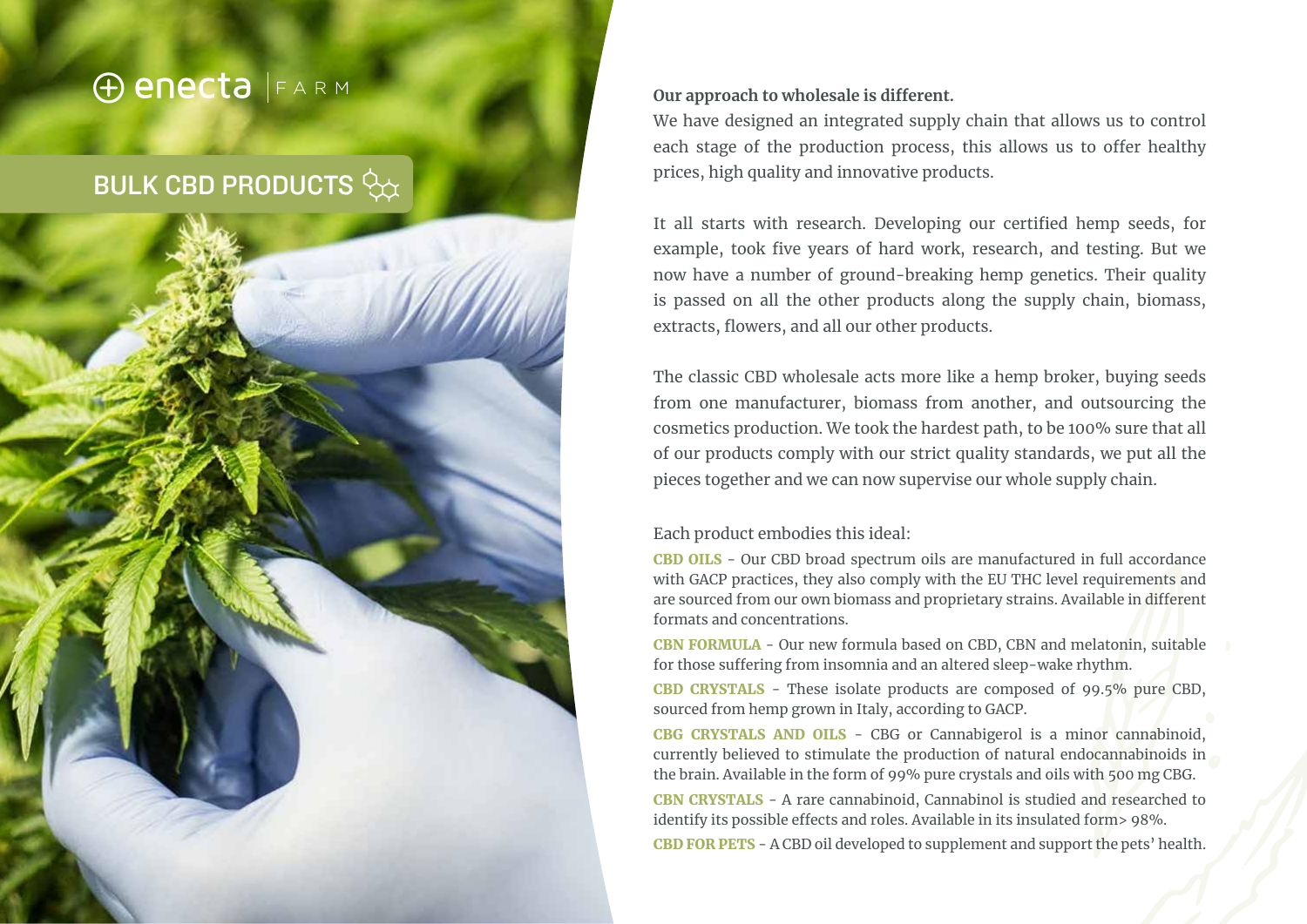### RETAIL HEMP EXTRACTS

 $\bullet$ mecta

**REMAIN** 

**HEMP** 

**EXTRACT** 

pmoon cno

IDK CRI

 $\frac{10003}{12100}$ 

**PREMIUM** 

WEMP **CYTRAC** 

> uname **CBD**

> > $m$ can

 $rac{1}{\sqrt{2}}$ 

PRIEMILIN

HITME

EXTRACT

**FOOm** 

Our research team has worked hard to discover the potential of new, fascinating, cannabinoids. We are now able to offer a ground-breaking range of hemp oils.

Of course, our staple is the premium CBD oil, in different concentrations, to satisfy the different needs of the market. Thanks to our high CBD strains, our oils are packed with high quality cannabidiol and have a well-rounded terpenic profile to boost the entourage effect of our oils.

However, the cannabis plant has much more to offer, there are more than 157 phytocannabinoids. Aside from CBD, we also extract minor yet valuable cannabinoids, such as Cannabigerol (CBG), Cannabinol (CBN). They are also available as crystals, in isolated form.

Our **CBD broad spectrum extracts** are manufactured in full accordance with GACP practices, they also comply with the **EU THC level requirements**  and are sourced from our own biomass and proprietary strains.

Available in **different formats and concentrations**, ranging from **3 to 24%**.

**CBD Oil 3%, 10 ml CBG Oil 5%, 10 ml Premium CBDay Plus Oil 5% CBD, 10 ml Premium CBDay Plus Oil 10% CBD, 10 ml CBD Oil 10%, 10-30 ml Premium CBDay Plus Oil 15% CBD, 10 ml CBD Oil 24%, 10-30 ml CBNight Formula, 125 mg CBN, 125 mg CBD, 9 mg Melatonin, 30 ml CBNight Formula Plus, 250 mg CBN, 250 mg CBD, 9 mg Melatonin, 30 ml CBD Crystals, 99.5% pure CBG Crystals, 99% pure Premium Hemp Capsules, 10% CBD, 30 capsules**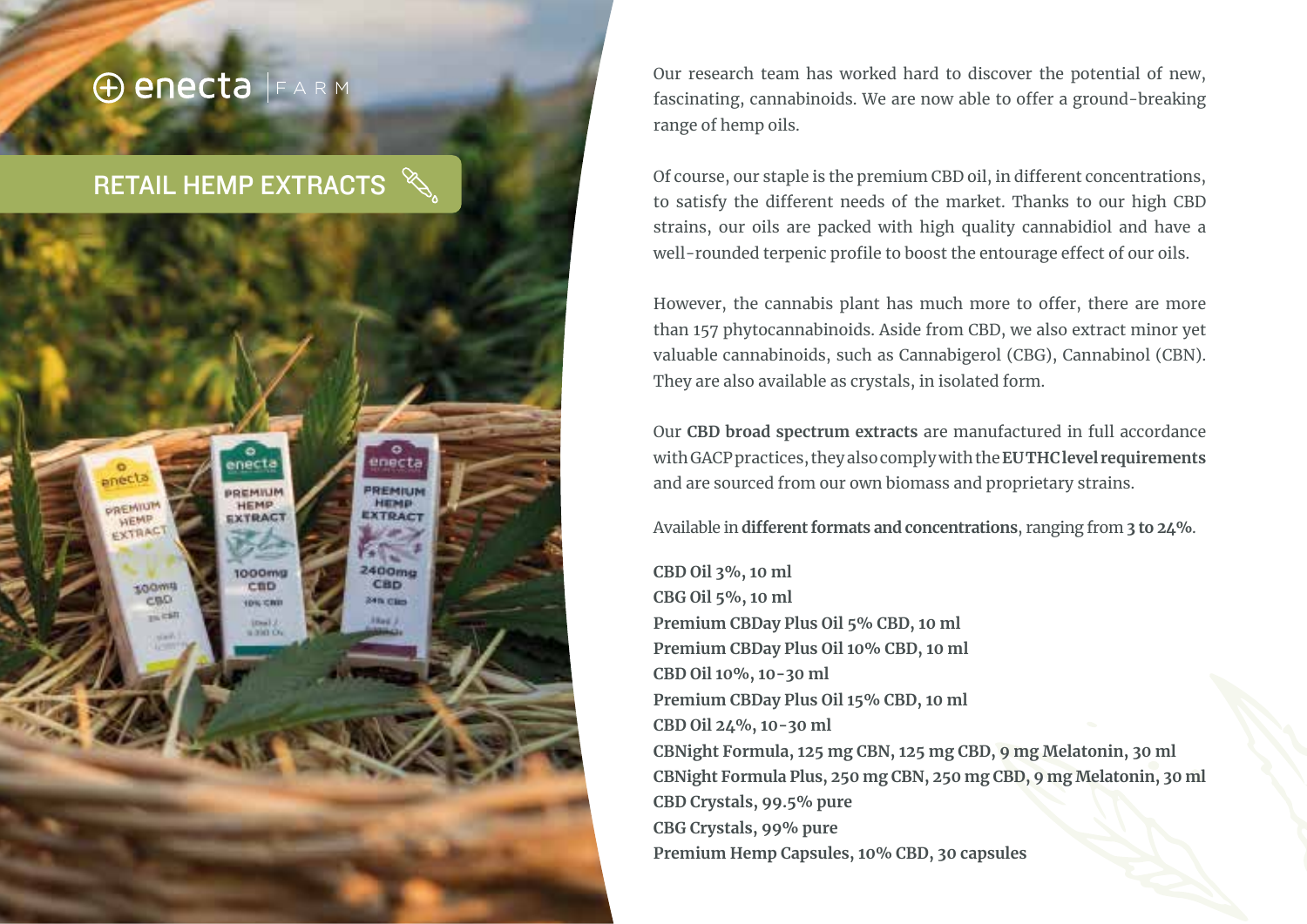### **THECTO** FARM

PET 3

Studies on the benefits of CBD for pets are increasingly optimistic. Thus, more and more Veterinary Clinics are choosing CBD products to help pets.

The most promising evidences are in osteoarthritis (Gamble LJ, Boesch JM, Frye CW, et al. 2018) and epilepsy (McGrath S, Bartner LR, Rao S, et al. 2019) treatments, where Cannabidiol administration has delivered encouraging results, such as pain relief and reduction of seizure frequency.

Our Premium Hemp CBD Oil for pets is a complementary product designed for the well-being of dogs and cats, featuring premium natural ingredients such as Omega-3, Omega-6, Vitamin E. Moreover, flavor is enriched by olive oil and flax oil.

On top of that, CBD percentages in our products are legit and verified by third parties labs, like all the other natural ingredients in our formulations.

Here are the fundamental principles guiding our production:

- **• Growing in selected fields without using pesticides**
- **• Applying Guidelines on Good Agricultural and Collection Practices (GACP)**
- **• Monitoring contaminants according to the specifications of the European Pharmacopoeia**

Available in two formats:

- **• Premium Hemp Oil 10 ml, 500 mg CBD**
- **• Premium Hemp Oil 30 ml, 1500 mg CBD**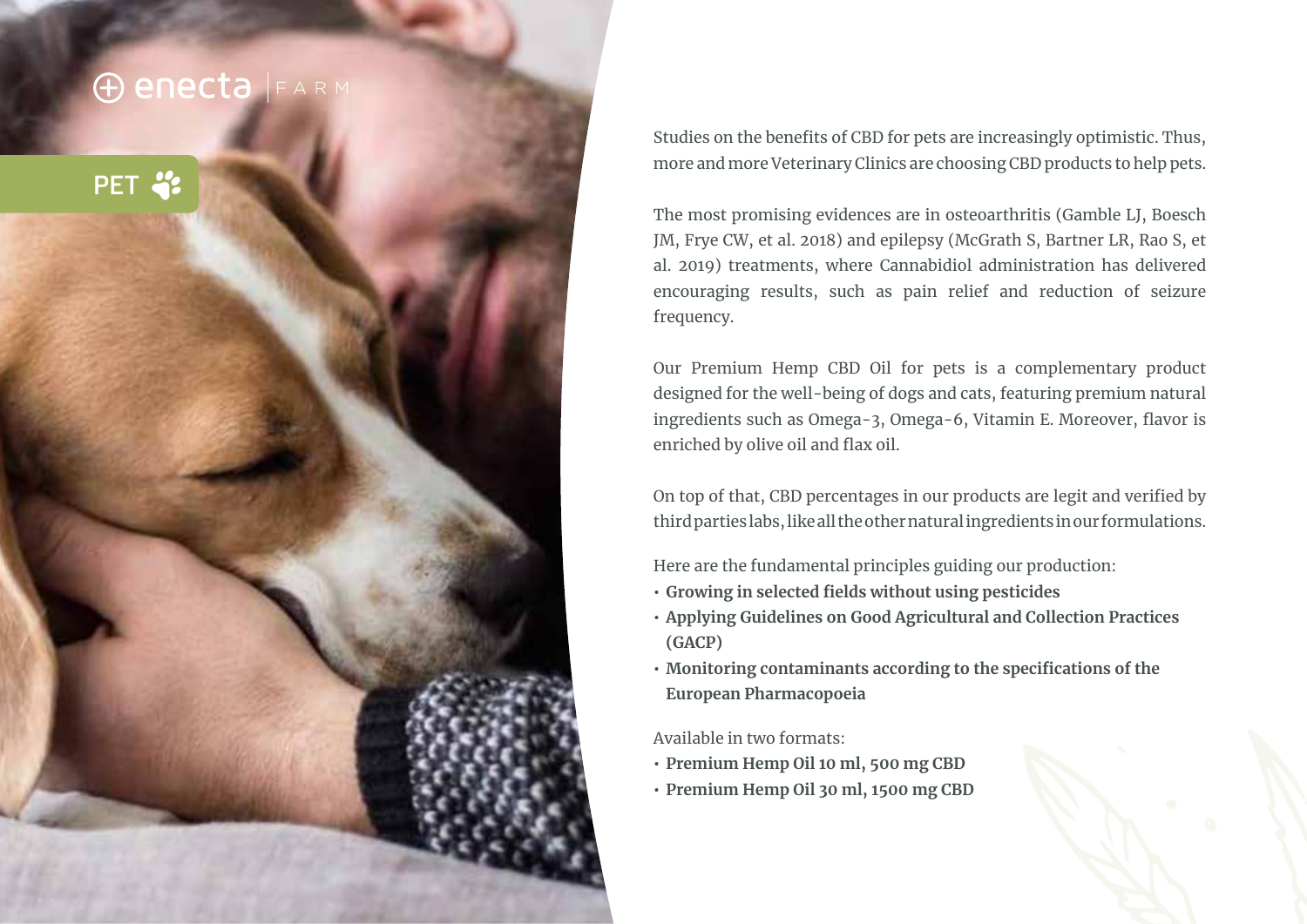### FORMULATIONS  $\oint$

The experience developed by Enecta in the **formulation** and production of **extracts** and products containing **cannabinoids for the pharmaceutical industry**, has made it the ideal partner for world leaders in the commercialization of medical cannabis and its extracts, which are also used to conduct **clinical trials.**

- **• GMP processes**
- **• Full-spectrum extracts with high concentrations of phytocannabinoids**
- **• 99% CBD crystals and 99% CBG crystals**
- **• CBD oils with different percentages**
- **• Cosmetic formulations**
- **• Formulations with Terpenes**
- **• Capsules**

There are additional cannabinoids, **CBG, CBDA, CBDV, CBN**, and several terpenes, such as Myrcene, Limonene, α and β-Pinene, β-Caryophyllene in **exclusive formulations**.





OILS CAPSULES CRYSTALS MEDICAL DEVICES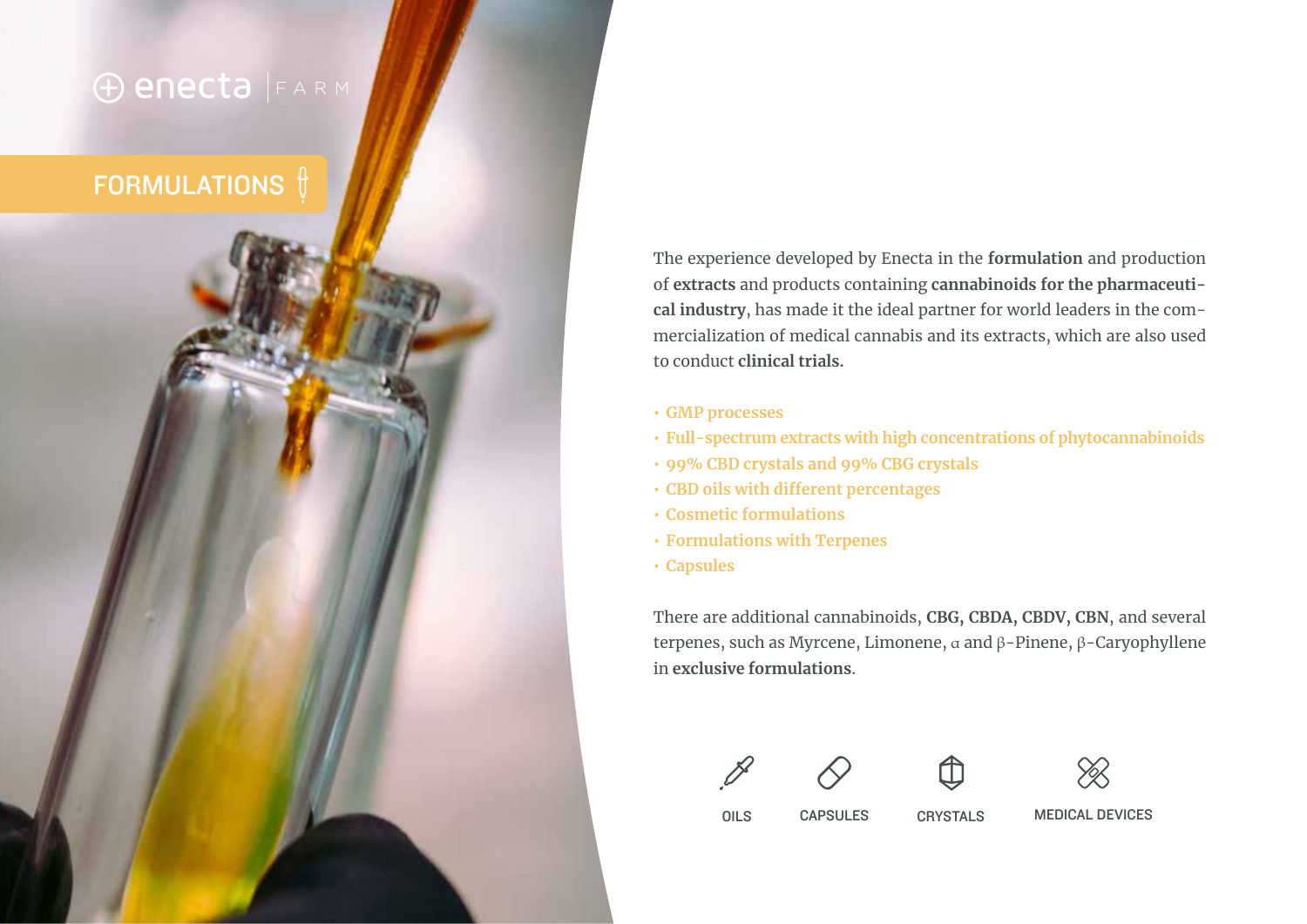### **CBD COSMETICS**

CANNABIDIOL FACE AND NECK CLEANSER

DETERGENTE VISO, COLLO CON CANNABIDIOLO

> Nettoyant Limpiadora Gesichtsreinigung Καθαρισμός

> > 200 mg CBD  $200 \text{ m}$ e

o enecta

ANTI-AGE

CANN

Anti-ride

 $700$ 

 $n \subset$  For  $50<sub>m</sub>$ 

6.76 FLOZ.

CANNABIDIOL FACE AND NECK CLEANSER

Nettoyant

Limpiadora

200 mg CBD

 $200 \text{ mi} \frac{\text{C}}{\text{C}}$ 200 FL 02 Here at Enecta Farm we only use natural, superior CBD products in our exclusive cosmetic formulations.

We have a ten-year experience in CBD extraction, our hemp is grown outdoors, nurtured by the Italian sun. We strictly follow GACP and only use certified seeds and don't use any chemicals or pesticides. Our formulations are heavy metals tested (Cadmium, Lead, Chromium, Mercury and Nickel) and made with 100% natural, high performing, ingredients.

Thanks to the efforts of the Enecta Farm research team we have created an innovative cosmetic line, harnessing the antioxidant power of CBD and channeling it into 6 exclusive topical products, effectively helping both men's and women's body care.

Here is a brief overview:

**BODY MILK WITH CBD** - Rich in natural oils including hemp seed oil, highly nourishing.

**MOISTURIZING CREAM WITH CBD** - An exclusive formula, with hemp seed oil and CBD.

**ANTI-WRINKLE CREAM WITH CBD**- A complex of powerful antioxidants, including CBD and Vitamin C.

**FACE AND NECK CLEANSER WITH CBD** - Enriched with cold-pressed hemp seed oil, excellent both as a sebum-regulator and as a moisturizer.

**LIP BALM WITH CBD** - A combination of oils, waxes and other antioxidants, such as CBD and tocopherols, the product is non-greasy and neutral in taste.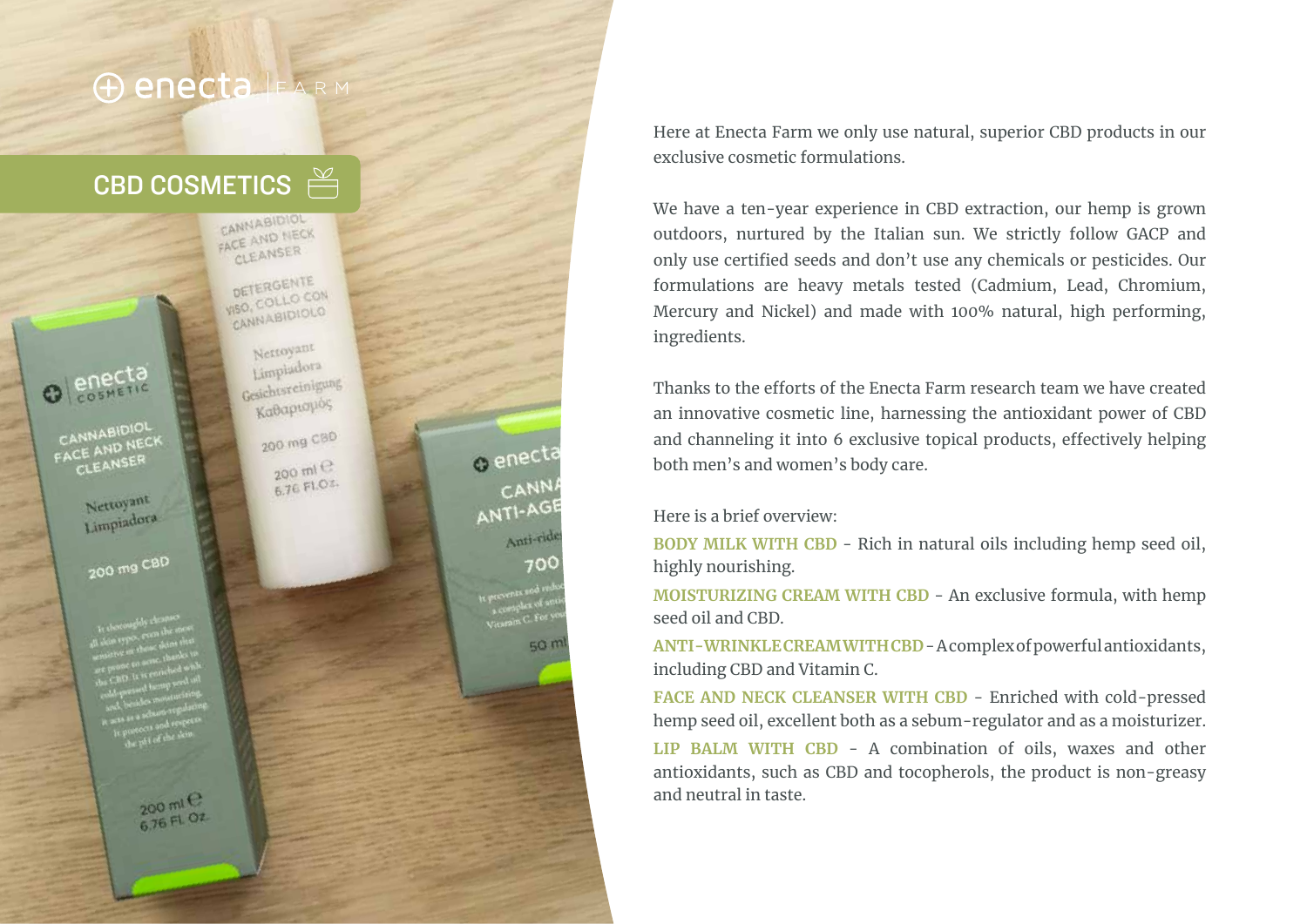### **O** enecta i

HEMP SEEDS

**Our EU approved hemp genetics are the foundation on which all our hemp products are built on.** 

Our strains are different. Most of the hemp varieties that are currently registered on the EU Common Catalogue were made for fiber production. This is not the case for our strains. Thanks to the work of our breeders, we were able to develop a new generation of EU approved hemp genetics. Let's take a brief field trip and discover them:

#### **Enectaliana**

A high CBD strain, packed with beneficial terpenes like Beta-Pinene, this variety has been created for optimal CBD yields, 3 times higher than the average industrial CBD hemp. Its varietal purity and genetic stability make this variety a perfect fit for growers looking for a high-performing strain for biomass and, or, flower production.

#### **Enectarol**

Our high CBG variety, freshly registered on the EU Common Catalogue. Considering the potential of Cannabigerol, this strain will put whomever will start growing it on the forefront of the industry.

#### **Carmaenecta**

Officially registered in the Colorado Genetics Registry, a state that has always been at the forefront of the Cannabis sector. Its excellent CBD yield makes this variety a perfect fit for biomass and flower production.

We also registered other varieties, with complementary features to those above. We want to provide the hemp industry with the right tools to thrive, and seeds are the foundation on which the other segments of the industry rely on. These are Enecta Farm other registered varieties: **Enectone, Enectacalm, Enectarina, Enectares, Enectitaca, Enectabis, Enectria, Enectonica, Enectriump, Enectusia, Enectavio.**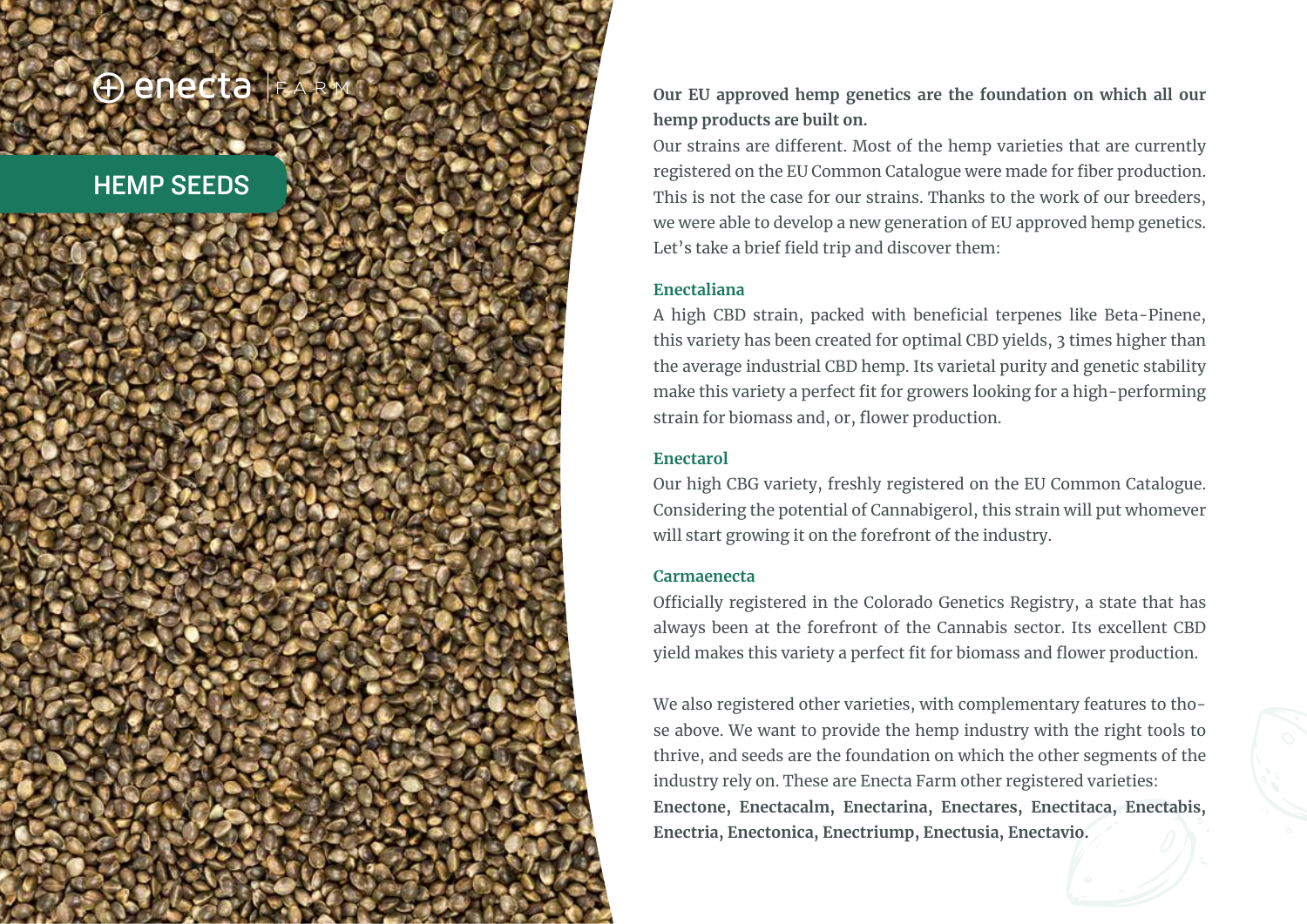BIOMASS Our hemp is grown outdoors in our fields in **Abruzzo** and **Veneto**. These are carefully selected in advance, to ensure that no chemicals are present and the resulting biomass is 100% natural.

> During cultivation no pesticides are applied, and Guidelines on good agricultural and collection practices (**GACP**) and Hazard Analysis and Critical Control Points (**HACCP**) protocols are carefully followed to preserve the purity of our hemp.

> It is thanks to this level of attentiveness, and because we only use high-performing certified hemp strains that our biomass is of the highest quality, and is the perfect foundation for top-notch extracts, and can even work in tandem with other hemp supply chains, like that of cosmetics, construction materials, and much more.

> By planting Enectaliana, our certified variety, you will get 3.000 kg of dry biomass vs the average Industrial CBD hemp of 1.000 kg, and a whopping 68.75 kg of extractable CBD.

> Last but not least, an innovative processing system cuts down the volume and impurities of the material, thus lowering transportation costs while increasing the cannabinoids potency.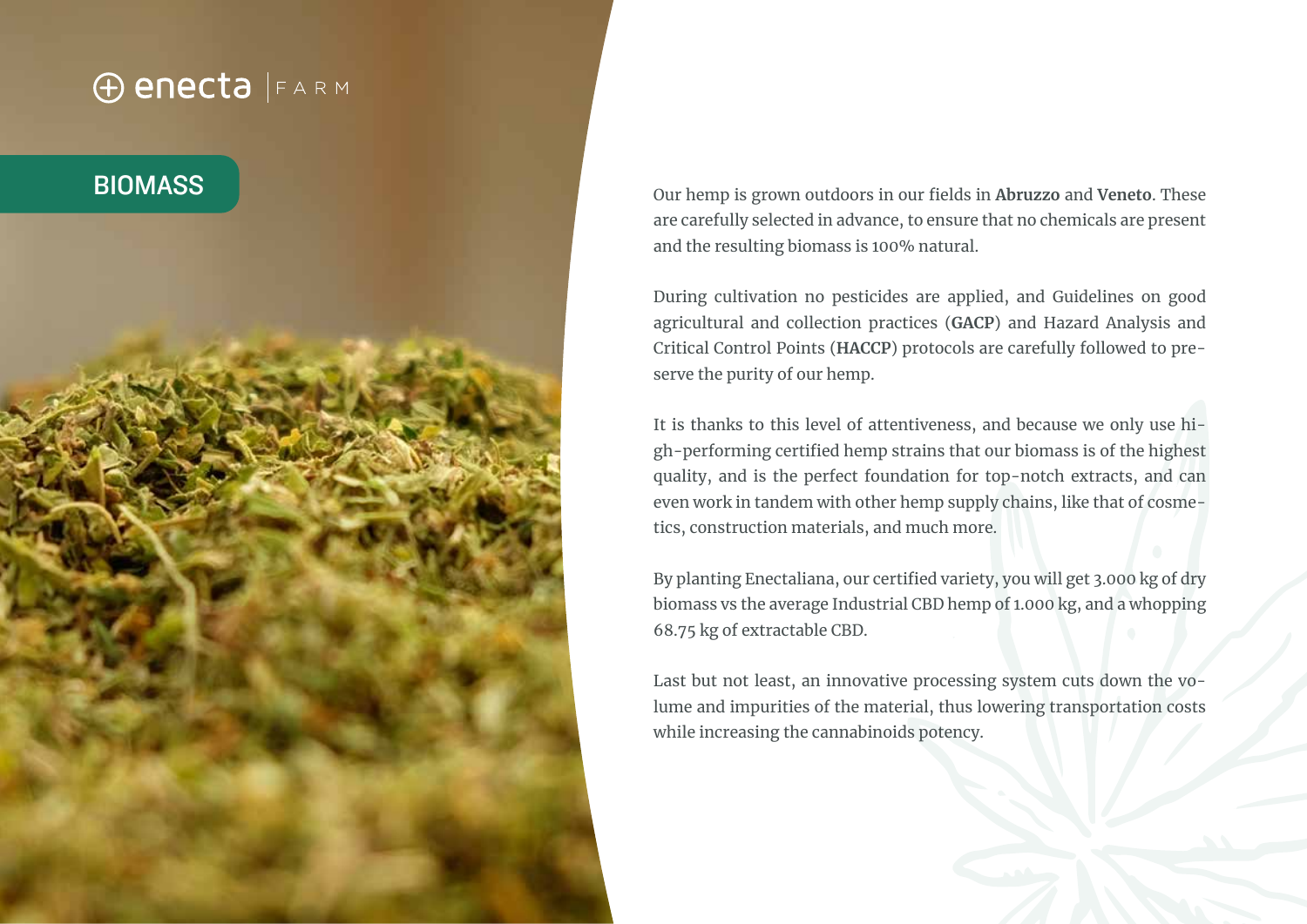### HEMP FLOWERS

Harvesting flowers is probably the most delicate and challenging endeavor in the industry. However, it is also one of the most financially rewarding. This is why it is crucial that flowers have the promised amount of cannabinoids and the right terpenic profile, otherwise you will harvest a product that is not worth your effort.

Our Enectaliana and Enectarol flowers are 100% grown in Italy, harvested under strict guidelines, correctly and accurately dried. On top of that, they are packed with CBD and CBG. Transparency is one of Enecta Farm main priorities, our flowers are perfectly traceable, and tested for THC levels, residual solvents, heavy metals by third party laboratories to ensure unbiased analyses. No chemicals and no heavy metals are present and we do not apply any pesticides during cultivation.

**Enectaliana** - an elegant flower, compact yet soft texture, emerald tones. The terpenic profile features a herbal and forest-ish scent thanks to beta-pinene. Above average CBD production.

**Enectarol** - bushy and dense shape, bright white shades released by Cannabigerol. The terpene profile features an earthy aroma. Above average CBG production.

**Skywalker** - medium-sized deep green buds. A rich terpenic flavor, featuring Geraniol and Limonene, makes this variety ideal for a relaxing journey. High CBD content.

**Zion** - large and robust buds, covered in trichomes, its relaxing aroma makes it perfect for relaxation. High CBD content.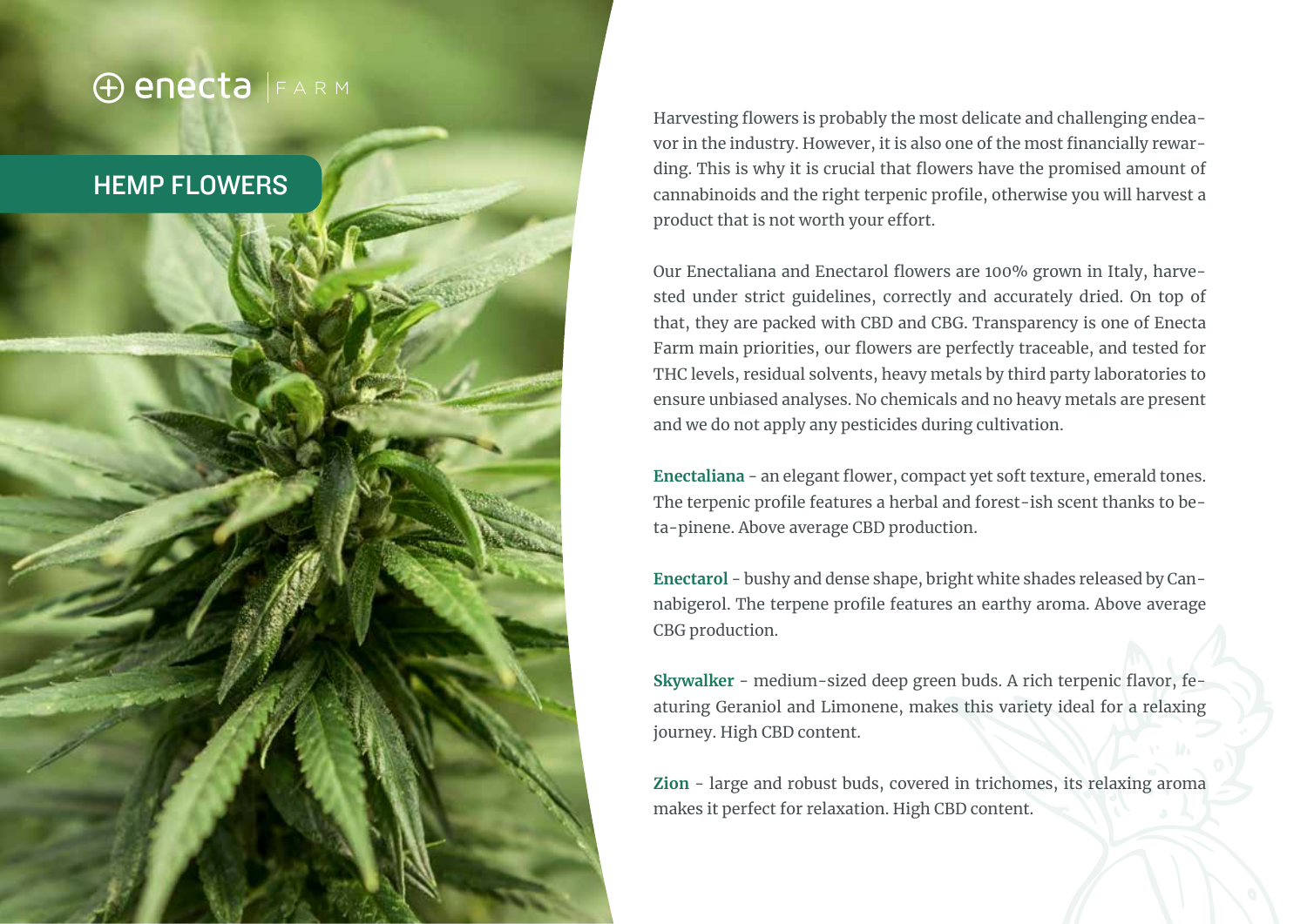### MILESTONES ENECTA

### 2013

#### **Enecta BV** is created in Amsterdam.

• Advisory services and markets phytocannabinoids extracts in Europe and the United States.

### 2016

• Approval of the Italian law 'Provisions for the promotion of the cultivation and the agro-industrial chain of cannabis' No. 242/2016.

#### Enecta establishes a HQ in **Bologna.**

- Start of the consultancy service with the the **University of Bologna**: analytical study for the characterization of Cannabinoids active principles in cannabis.
- **• GreenValley**, agricultural company partner of Enecta.
- industrial use. • Start of collaborations and donations for research activities with the **University of Bologna, University of Campania Luigi Vanvitelli,**

**University of Genova.**

• Launch of the collaboration between **GreenValley** and **CREA-CI** (Research Center for Cereal Growing and Industrial Crops, CREA): study on the optimization of agronomic techniques for the cultivation of Cannabis sativa L. for the production of extracts, free of psychoactive substances, for

### 2017 2018 2019

**Enecta srl** is created. **140 hectares** harvested CBD Hemp.

- German audit for **GMP production** of Cannabidiol.
- New **dermocosmetic product line** in the market.
- **• 14 different cannabis patented** (CPO Holland) with high CBD or CBG content.

### 2020

**Enectarol variety registered with the USDA** (United States Department of Agriculture).

### 2021

- Varieties Enectaliana and Enectarol, have been awarded the **Certified Seed Tag for marketing in Europe.**
- Green Valley awarded with GACP, ISO 9001:2015, GlobalGAP and GRASP certification for quality production.
- Green Valley becomes the first hemp company to be member of the **EU Global Compact.**
- Enecta member of the **European Industrial Hemp Association.**
- Working on evolving EU legislation on hemp cultivation and production, and development of new genetics.
- Organization of the first **Reezo Academy** to provide free training to young italians about hemp.
- Member of **National Federation of Bioeconomy**, and partnership with **Confagricoltura** for the development of trainings for agricoltural professionals on hemp cultivations.
- Development and multiplication of new industrial hemp strains in collaboration with the **CTAEX** – Spain's Technopole for Hemp. Collaboration with **Giesen Crop Research** on legislative and regulatory aspects to list Enectarol and Enectaliana on the **NAK** - the Dutch Inspection Service for agricultural seeds.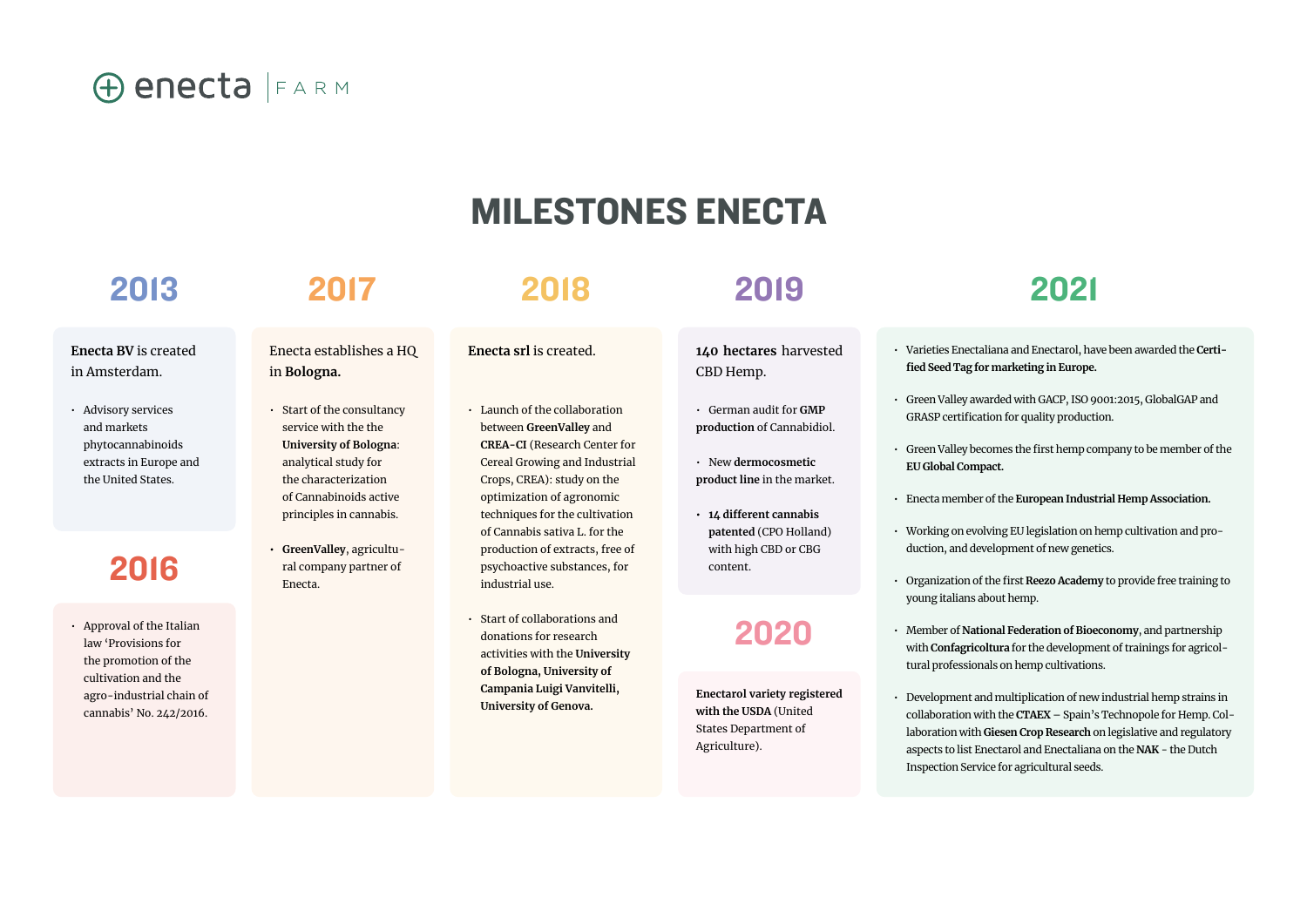

### TEAM ENECTA



JACOPO PAOLINI CEO Enecta



MARCO CAPPIELLO Co-Founder and CMO at Enecta



GOFFREDO FRITTELLA Chief operating officer and managing director of Enecta Srl



ORLY SEIJFFERS Commercial director



PAOLO BIANCO Head of Communications



PELINO VERTICCHIO Regulators Department



CHRISTIAN MORABITO CSR Manager



PINAR KARABEY Legal department



ALYONA PETRYCHAK Customer care



MARIA DOMENICA D'URBANO Operations Manager of Cannabeta



GIANLUCA MARCON Enecta Farm Communication manager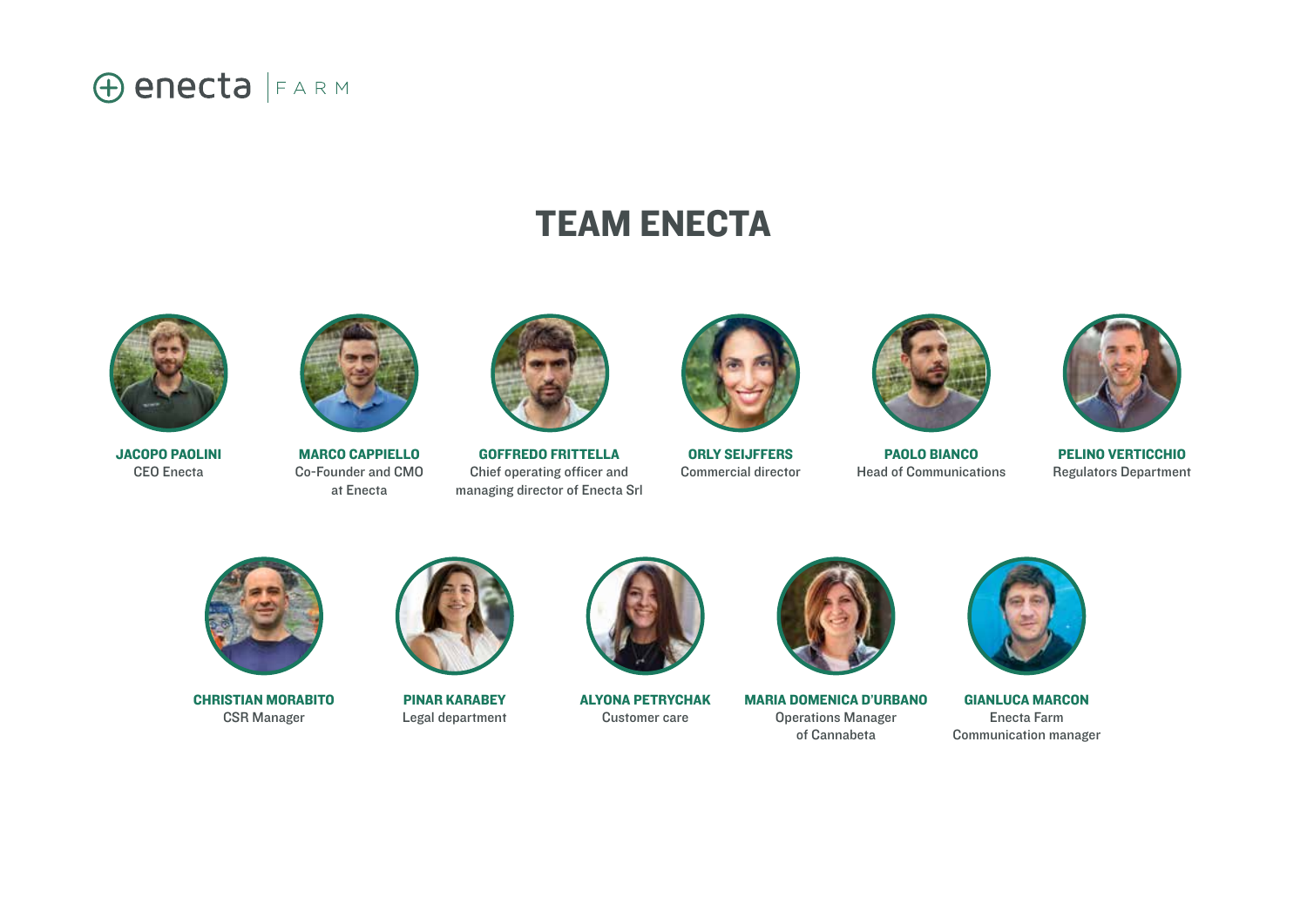